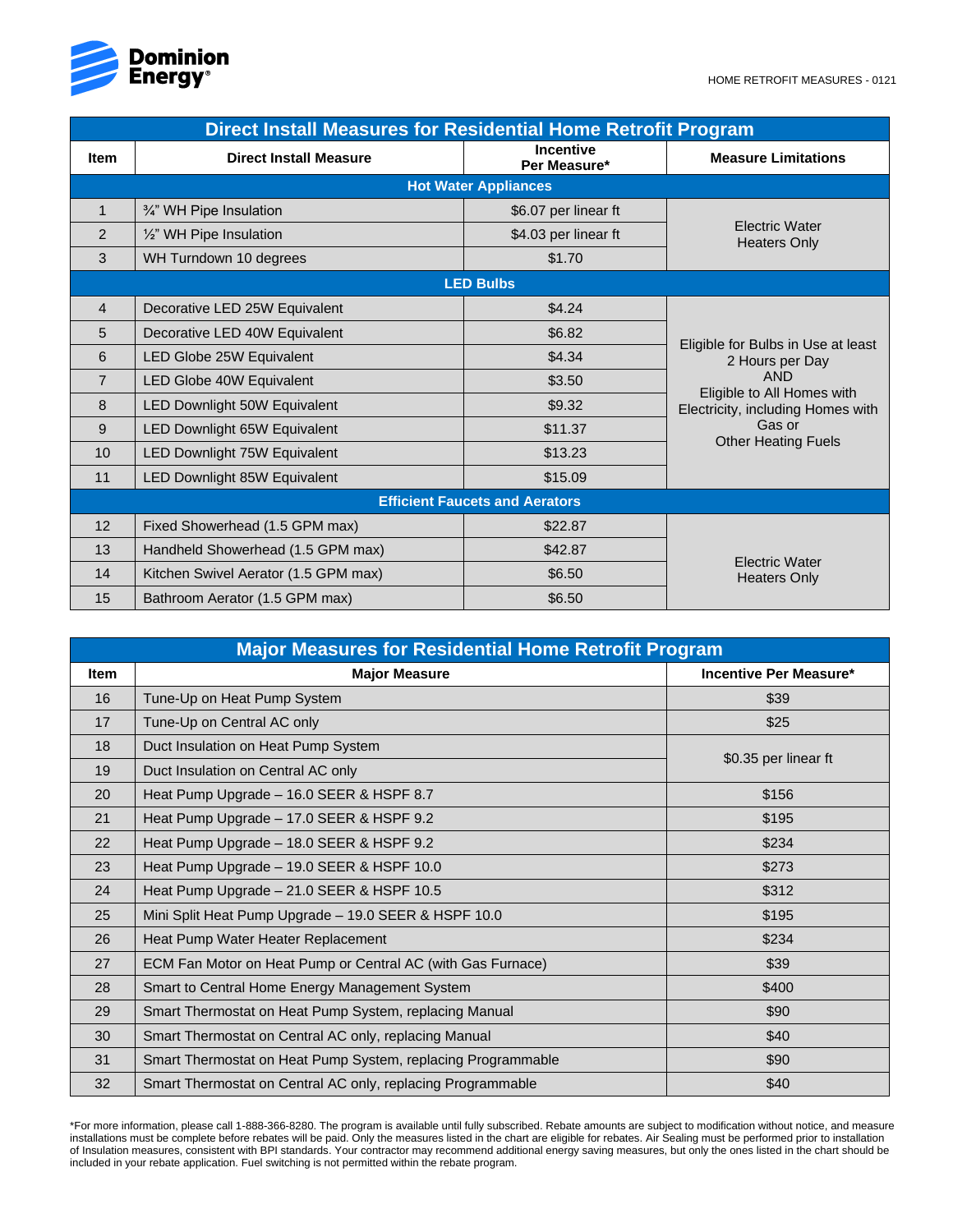| Item | <b>Major Measure</b> | <b>Minimum</b><br><b>Requirements</b>                                    | <b>System Type</b>                                  | <b>Incentive Per</b><br>Measure* |  |
|------|----------------------|--------------------------------------------------------------------------|-----------------------------------------------------|----------------------------------|--|
| 33   |                      |                                                                          | Central AC + Gas Heat                               | \$25 per home                    |  |
| 34   |                      | <b>Limited Reduction</b>                                                 | Heat Pump System                                    | \$100 per home                   |  |
| 35   |                      | < 20% or 2,000 CFM<br>Reduced                                            | <b>Electric Resistance Heat</b>                     |                                  |  |
| 36   |                      |                                                                          | Electric Resistance Heat & Central AC               |                                  |  |
| 37   |                      | <b>Moderate Reduction</b><br>20 - 30% or<br>2,000 - 3,000 CFM<br>Reduced | Central AC + Gas Heat                               | \$25 per home                    |  |
| 38   | Air Sealing*         |                                                                          | Heat Pump System                                    | \$150 per home                   |  |
| 39   |                      |                                                                          | <b>Electric Resistance Heat</b>                     |                                  |  |
| 40   |                      |                                                                          | Electric Resistance Heat & Central AC               |                                  |  |
| 41   |                      | <b>Extensive Reduction</b><br>> 30% or 3,000 CFM<br>Reduced              | Central AC + Gas Heat                               | \$50 per home                    |  |
| 42   |                      |                                                                          | Heat Pump System                                    | \$200 per home                   |  |
| 43   |                      |                                                                          | <b>Electric Resistance Heat</b>                     |                                  |  |
| 44   |                      |                                                                          | Electric Resistance Heat & Central AC               |                                  |  |
| 45   |                      | Leakage-to-Outside                                                       | <b>Central AC</b>                                   | \$109 per system                 |  |
| 46   |                      | <b>Moderate Reduction</b>                                                | Central AC + Gas Heat                               |                                  |  |
| 47   | <b>Duct Sealing</b>  | $5 - 15%$                                                                | Heat Pump System                                    | \$140 per system                 |  |
| 48   |                      | Leakage-to-Outside                                                       | <b>Central AC</b>                                   | \$199 per system                 |  |
| 49   |                      | <b>Extensive Reduction</b>                                               | Central AC + Gas Heat                               |                                  |  |
| 50   |                      | >15%                                                                     | <b>Heat Pump System</b>                             | \$300 per system                 |  |
| 51   |                      |                                                                          | Central AC + Gas Heat                               | \$0.05 per sq ft                 |  |
| 52   |                      | R <sub>19</sub>                                                          | <b>Heat Pump System</b>                             |                                  |  |
| 53   |                      | <b>Dense Pack</b>                                                        | <b>Electric Resistance Heat</b>                     | \$0.75 per sq ft                 |  |
| 54   |                      |                                                                          | Electric Resistance Heat & Central AC               |                                  |  |
| 55   |                      |                                                                          | Central AC + Gas Heat                               | \$0.05 per sq ft                 |  |
| 56   |                      | R <sub>19</sub><br><b>Blown Fiberglass or</b><br><b>Blown Cellulose</b>  | Heat Pump System                                    | \$0.40 per sq ft                 |  |
| 57   |                      |                                                                          | <b>Electric Resistance Heat</b>                     |                                  |  |
| 58   |                      |                                                                          | Electric Resistance Heat & Central AC               |                                  |  |
| 59   |                      | R <sub>24</sub><br><b>Blown Fiberglass or</b><br><b>Blown Cellulose</b>  | Central AC + Gas Heat                               | \$0.05 per sq ft                 |  |
| 60   |                      |                                                                          | Heat Pump System                                    | \$0.30 per sq ft                 |  |
| 61   |                      |                                                                          | <b>Electric Resistance Heat</b>                     |                                  |  |
| 62   | Attic Insulation*    |                                                                          | Electric Resistance Heat & Central AC               |                                  |  |
| 63   |                      |                                                                          | Central AC + Gas Heat                               | \$0.20 per sq ft                 |  |
| 64   |                      | <b>R30</b>                                                               | Heat Pump System                                    | \$1.20 per sq ft                 |  |
| 65   |                      | Dense Pack                                                               | <b>Electric Resistance Heat</b>                     |                                  |  |
| 66   |                      |                                                                          | Electric Resistance Heat & Central AC               |                                  |  |
| 67   |                      |                                                                          | Central AC + Gas Heat                               | \$0.05 per sq ft                 |  |
| 68   |                      | <b>R30</b><br>Blown Fiberglass or<br><b>Blown Cellulose</b>              | <b>Heat Pump System</b>                             | \$0.70 per sq ft                 |  |
| 69   |                      |                                                                          | <b>Electric Resistance Heat</b>                     |                                  |  |
| 70   |                      |                                                                          | Electric Resistance Heat & Central AC               |                                  |  |
| 71   |                      |                                                                          | Central AC + Gas Heat                               | \$0.10 per sq ft                 |  |
| 72   |                      | <b>R38</b><br>Heat Pump System<br>Blown Fiberglass or                    |                                                     |                                  |  |
| 73   |                      | <b>Blown Cellulose</b>                                                   | <b>Electric Resistance Heat</b><br>\$1.20 per sq ft |                                  |  |
| 74   |                      |                                                                          | Electric Resistance Heat & Central AC               |                                  |  |

\*For more information, please call 1-888-366-8280. The program is available until fully subscribed. Rebate amounts are subject to modification without notice, and measure installations must be complete before rebates will be paid. Only the measures listed in the chart are eligible for rebates. Air Sealing must be performed prior to installation of Insulation measures, consistent with BPI standards. Your contractor may recommend additional energy saving measures, but only the ones listed in the chart should be included in your rebate application. Fuel switching is not permitted within the rebate program.